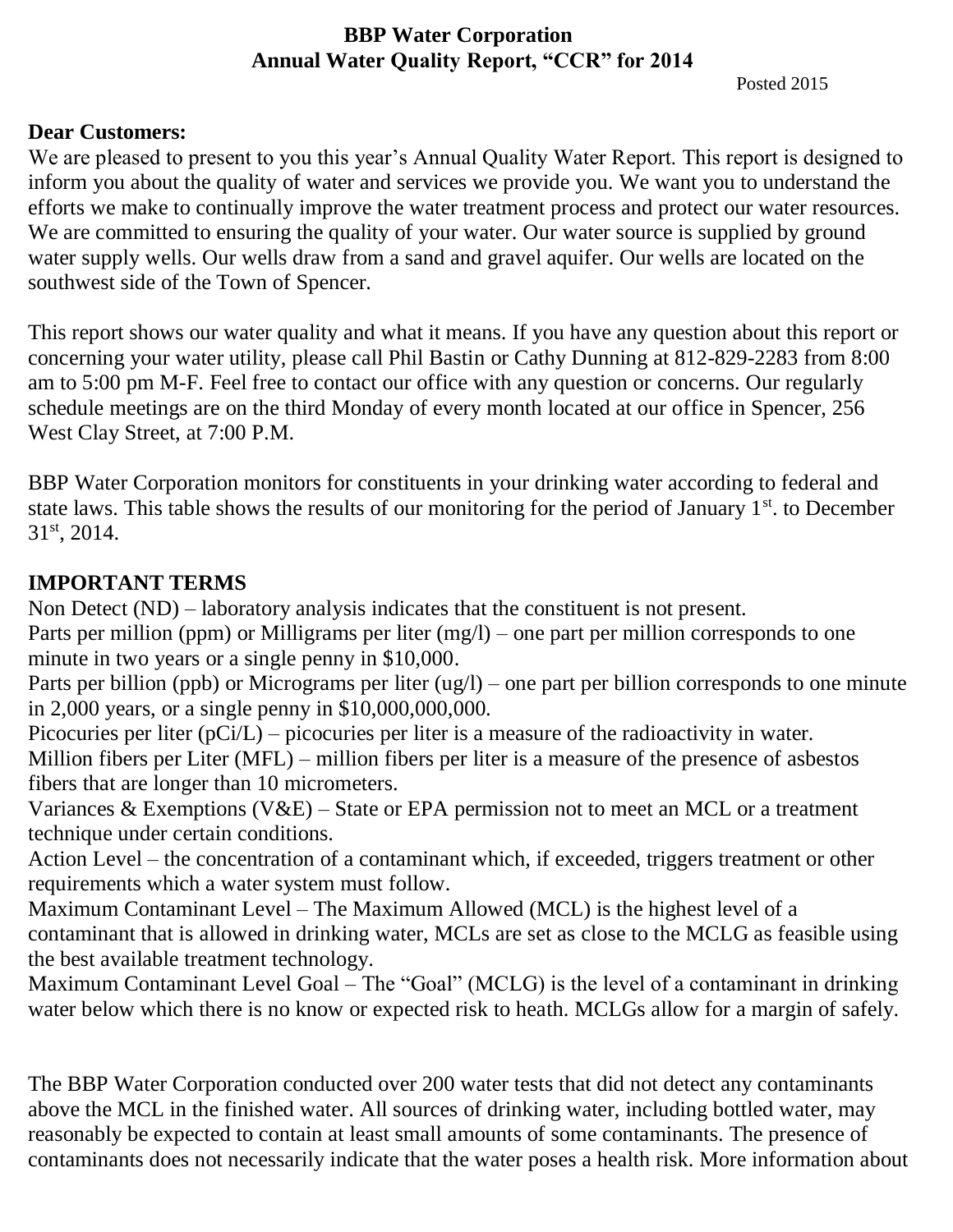contaminants can be obtained by calling the Environmental Protection Agency's safe Drinking Water Hotline at 1-800-426-4791.

The sources of drinking water (both tap and bottled water) include rivers, lakes, streams, ponds, reservoirs, springs and wells. As water travels over the surface of the ground, it dissolves naturally occurring minerals and in some cases, radioactive material, and can pick up substances resulting from the presence of animals or from human activity. Contaminants that may be present in source water include:

 \*Microbial contaminants, such as viruses and bacteria, which may come from sewage treatment plants, septic systems, agricultural livestock operations, and wildlife.

 \*Inorganic contaminants, such as salts and metals, which can be naturally-occurring or result from urban storm runoff, industrial or domestic wastewater discharges. Oil and gas production, mining, or farming.

 \*If present, elevated levels of lead can cause serious health problems, especially for pregnant women and young children. Lead in drinking water is primarily from materials and components associated with service lines and home plumbing. BBP Water is responsible for providing high quality drinking water, but cannot control the variety of materials used in plumbing components. When your water has been sitting for several hours, you can minimize the potential for lead exposure by flushing your tap for 30 seconds to 2 minutes before using water for drinking cooking. If you are concerned about lead in your water, you may wish to have your water tested. Information on lead in drinking water, testing methods, and steps you can take to minimize exposure is available from the Safe Drinking Water Hotline or at [http://www.epa.gov/safewater/lead.](http://www.epa.gov/safewater/lead)

 \*Pesticides and herbicides, which may come from a variety of sources such as agriculture, storm water runoff, and residential uses.

 \*Organic chemicals, including synthetic and volatile organic chemicals, which are by-products of industrial processes and petroleum production, and can also come from gas stations, urban storm water runoff, and septic systems.

 \*Radioactive materials, which can be naturally occurring or be the result of oil and gas production and mining activities.

 In order to ensure that tap water is safe to drink, EPA prescribes regulations that limit the amount of certain contaminants in water provided by public water systems. Food and Drug Administration (FDA) regulations establish limits for contaminants in bottled water which must provide the same protection for public health.

MCLs are set at very stringent levels. To understand the possible health effects described from many regulated constituents, a person would have to drink 2 liters of water every day at the MCL level for a lifetime to have a one-in-a-million chance of having the described health effects.

Some people may be more vulnerable to contaminants in drinking water then the general population. Immuno-compromised persons such as persons with cancer undergoing chemotherapy, persons who have undergone organ transplants, people with HIV/AIDS or other immune system disorders, some elderly, and infants can be particularly at risk from infections. These people should seek advice about drinking water from their health care providers. EPA/CDC guidelines on appropriate means to lessen the risk of infection by cryptosporidium and other microbiological contaminants are available from the Safe Drinking Water Hotline (800-426-4791).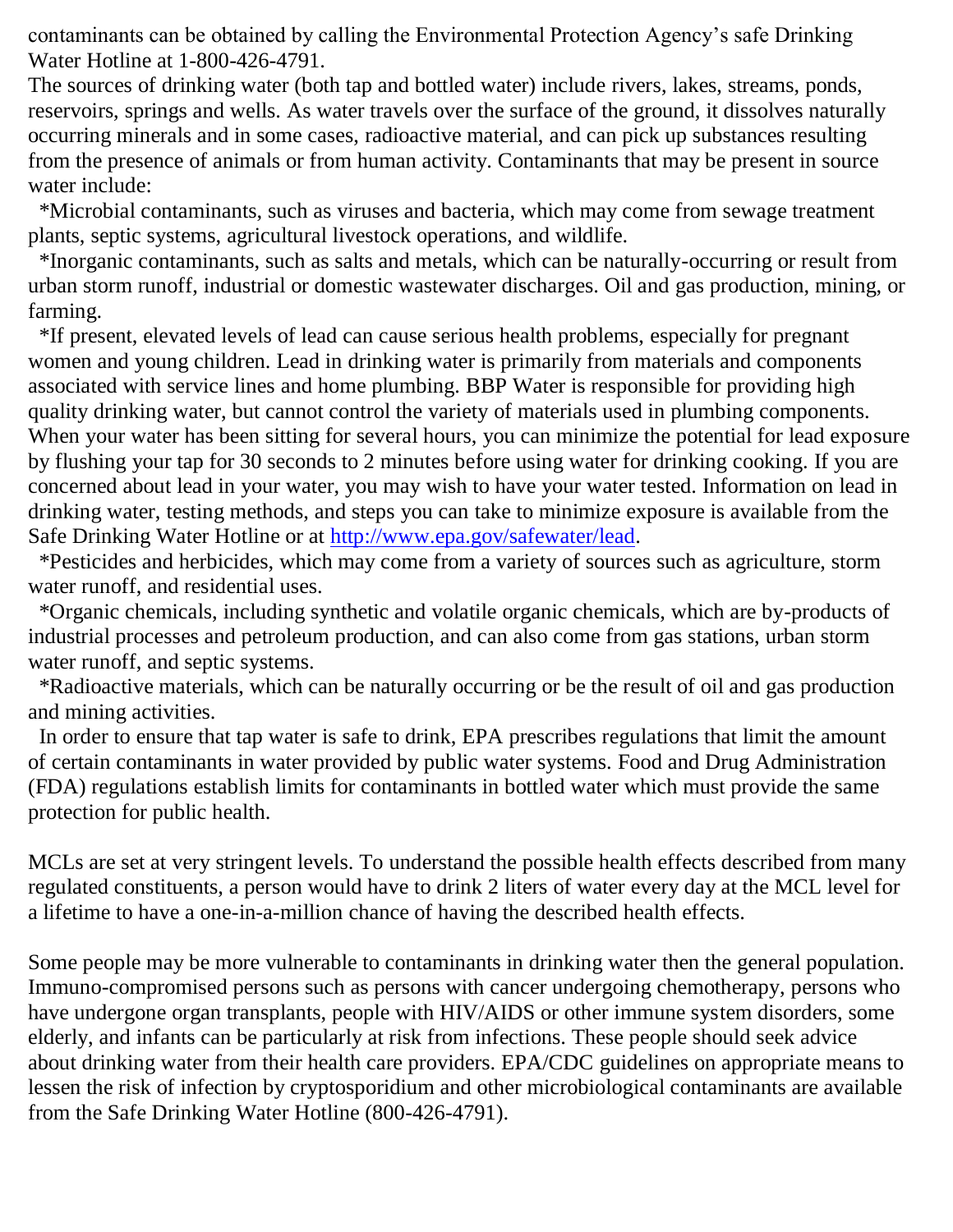| 2014 Monitoring<br><b>Results</b>                                        |                  |                            |             |                |              |                                                                                                                                       |
|--------------------------------------------------------------------------|------------------|----------------------------|-------------|----------------|--------------|---------------------------------------------------------------------------------------------------------------------------------------|
| <b>Contaminant</b>                                                       | <b>Violation</b> | Level                      | Unit        | <b>MCLG</b>    | <b>MCL</b>   | <b>Likely Source of</b><br><b>Contamination</b>                                                                                       |
|                                                                          | Y/N              | Detected                   | Measurement |                |              |                                                                                                                                       |
| Microbiological<br><b>Contaminants</b>                                   |                  |                            |             |                |              |                                                                                                                                       |
| Total Coliform<br>Bacteria                                               | $\mathbf N$      | $\overline{0}$             | ppm         | $\overline{0}$ | $\mathbf{0}$ | Naturally present in<br>environment                                                                                                   |
| <b>Volatile Organic</b><br><b>Contaminants</b>                           |                  |                            |             |                |              |                                                                                                                                       |
| <b>TTHMs Total</b><br>Trihalomethanes                                    | N                | 2.0                        | ppb         | $\theta$       | 80           | By product of drinking water<br>disinfection                                                                                          |
| 2014                                                                     |                  |                            |             |                |              |                                                                                                                                       |
| Haa5 Total Haloacetic<br>Acids<br>2014                                   | N                | 3.9                        | ppb         | $\overline{0}$ | 60           | By product of drinking water<br>disinfection                                                                                          |
| Tetrachloroethylene<br><b>Please See Special</b><br><b>Section Below</b> | $\mathbf N$      | <b>See</b><br><b>Below</b> | ppb         | $\overline{0}$ | 5            | Discharge from factories and dry<br>cleaners.                                                                                         |
| <b>Unregulated</b><br><b>Contaminants</b>                                |                  |                            |             |                |              |                                                                                                                                       |
| Sodium 2014                                                              | N                | 109.1                      | ppm         | N/A            | N/A          | Erosion of natural deposits;<br>Leaching                                                                                              |
| Bromform 2014                                                            | N                | 1.2                        | ppb         | N/A            | N/A          | By-product of drinking water<br>disinfection                                                                                          |
| Chlorodibromomethan<br>2014<br>e                                         | $\mathbf N$      | 1.0                        | ppb         | N/A            | N/A          | By-product of drinking water<br>disinfection                                                                                          |
| Inorganic<br><b>Contaminants</b>                                         |                  |                            |             |                |              |                                                                                                                                       |
| Fluoride (Adjusted)<br>2014                                              | N                | .183                       | ppm         | 2.0            | 2.0          | Erosion or natural deposits;<br>Water additive which<br>promotes strong teeth;<br>Discharge from fertilizer and<br>aluminum factories |
| Antimony<br>2014                                                         | $\mathbf N$      | .0008                      | ppm         | .006           | .006         | Erosion of natural deposits;<br>Used as a flame retardant,<br>also found in batteries,<br>pigments and ceramics/glass                 |
| Copper $(90th$<br>percentile) 2014                                       | $\mathbf N$      | .088                       | ppm         | 1.3            | 1.3<br>$=AL$ | Corrosion of household<br>plumbing systems; Erosion<br>of natural deposits; Leaching<br>from wood preservatives                       |
| Lead $(90th$ percentile)<br>2014                                         | ${\bf N}$        | .0017                      | ppm         | $\overline{0}$ | 15<br>$=AL$  | Corrosion of household<br>plumbing systems; Erosion<br>of natural deposits                                                            |
| Nitrate 2014                                                             | $\mathbf N$      | 1.355                      | ppm         | 10             | 10           | Runoff from fertilizer use;<br>Leaching from septic tanks;<br>Sewage; Erosion of natural<br>deposits                                  |